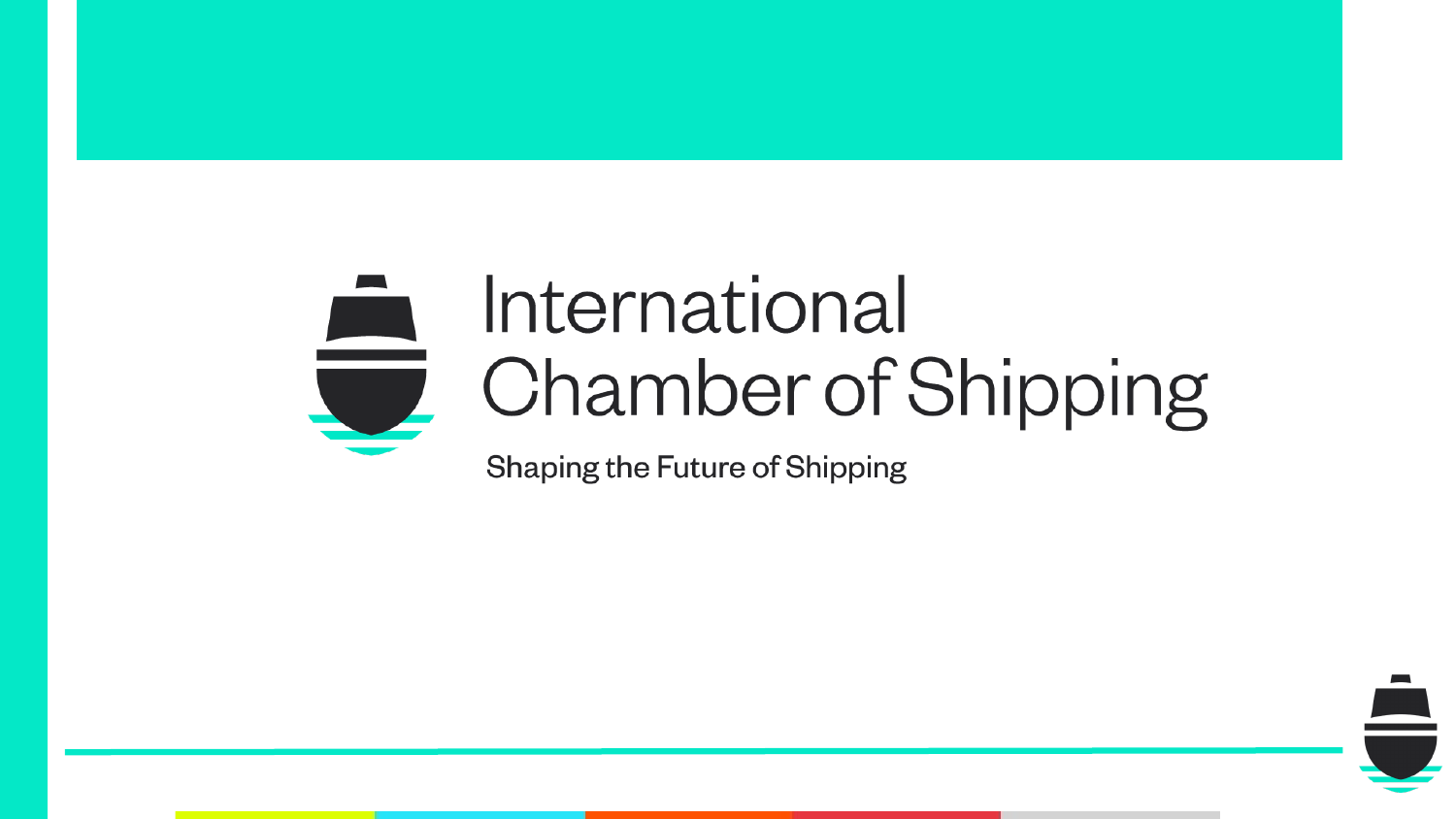### 'Maritime Autonomous Surfing Ships' - MASS

### An industry perspective





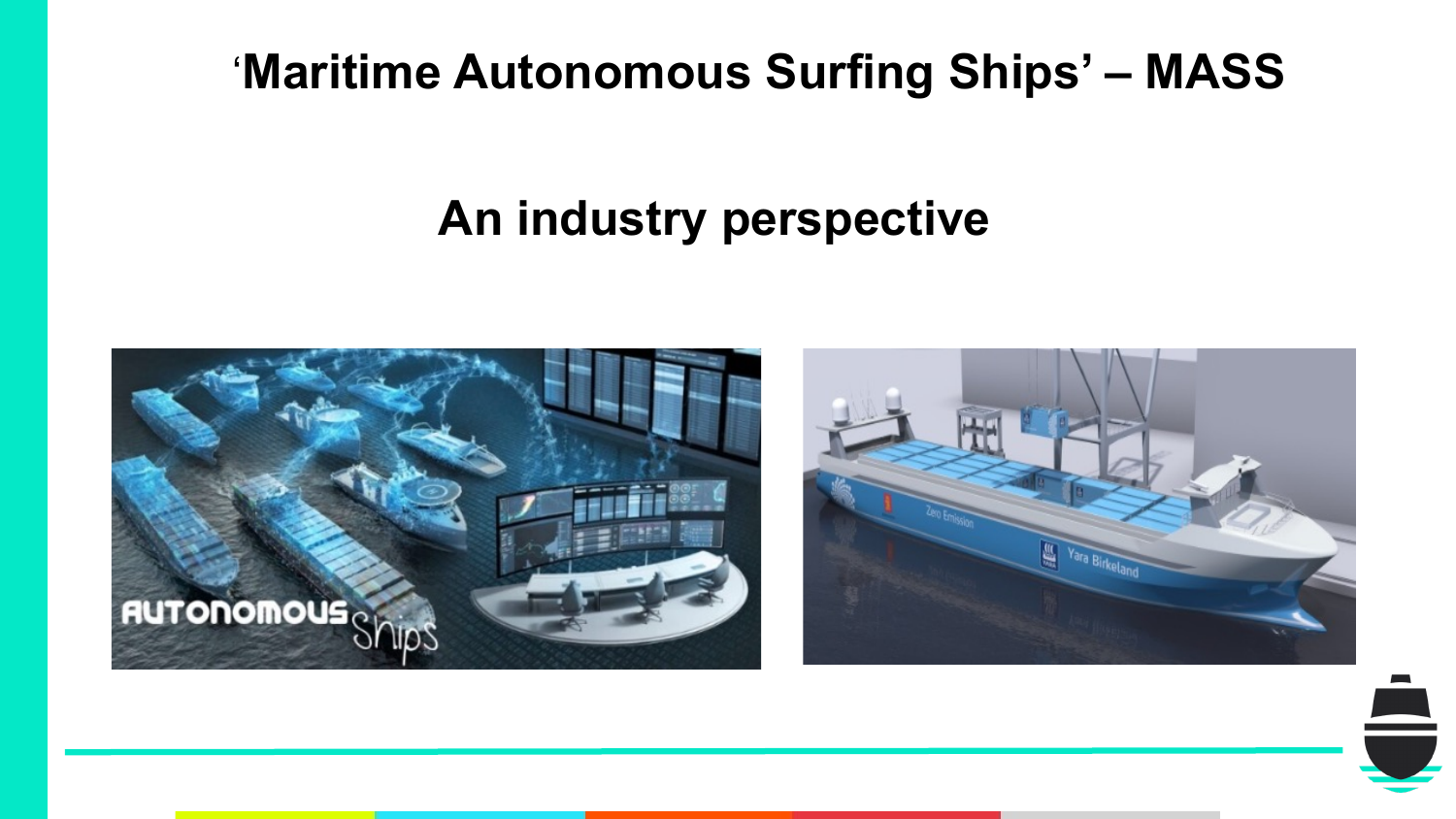#### **What do we mean by 'Autonomous**'

 $\triangleright$  Results of IMO regulatory scoping exercise



**INTERNATIONAL ORGANIZATION** 

- **Degree one**: Ship with automated processes and decision support:<br>Seafarers are on board to operate and control shipboard systems and functions. Some operations may be automated and at times be unsupervised but with seafarers on board ready to take control.
- **Degree two**: Remotely controlled ship with seafarers on board: The ship is controlled and operated from another location. Seafarers are available on board to take control and to operate the shipboard systems and functions.
- **Degree three**: Remotely controlled ship without seafarers on board: The ship is controlled and operated from another location. There are no seafarers on board.
- **Degree four**: Fully autonomous ship: The operating system of the ship is able to make decisions and determine actions by itself.

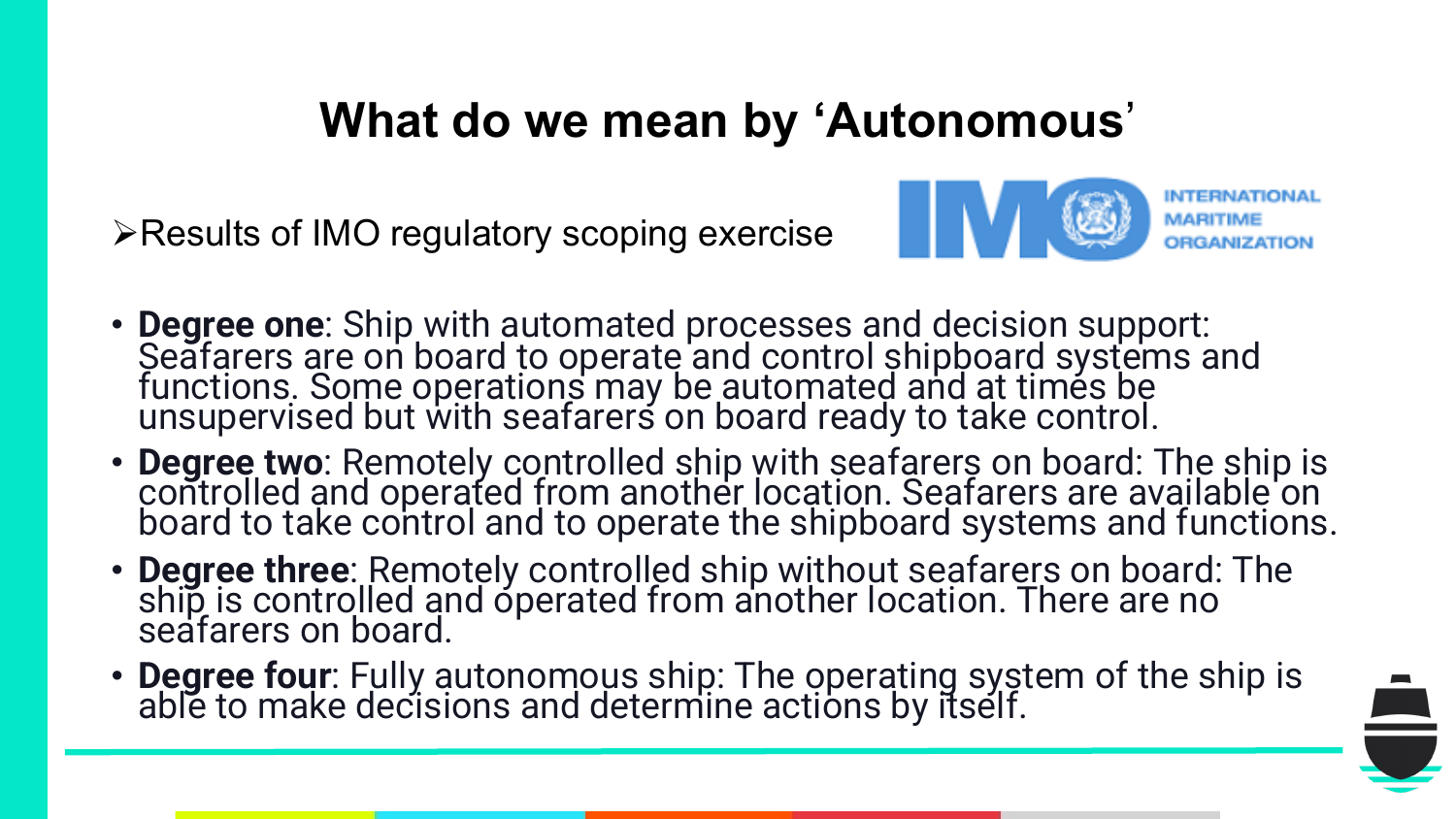#### **Current state of play – Short term goals**

 $\triangleright$ Industry using ever advancing technologies to automate systems onboard and increase efficiency.

**≻S101 Chart systems** ØGMDSS modernisation  $\triangleright$ Improved communication  $\triangleright$  Port call optimisations

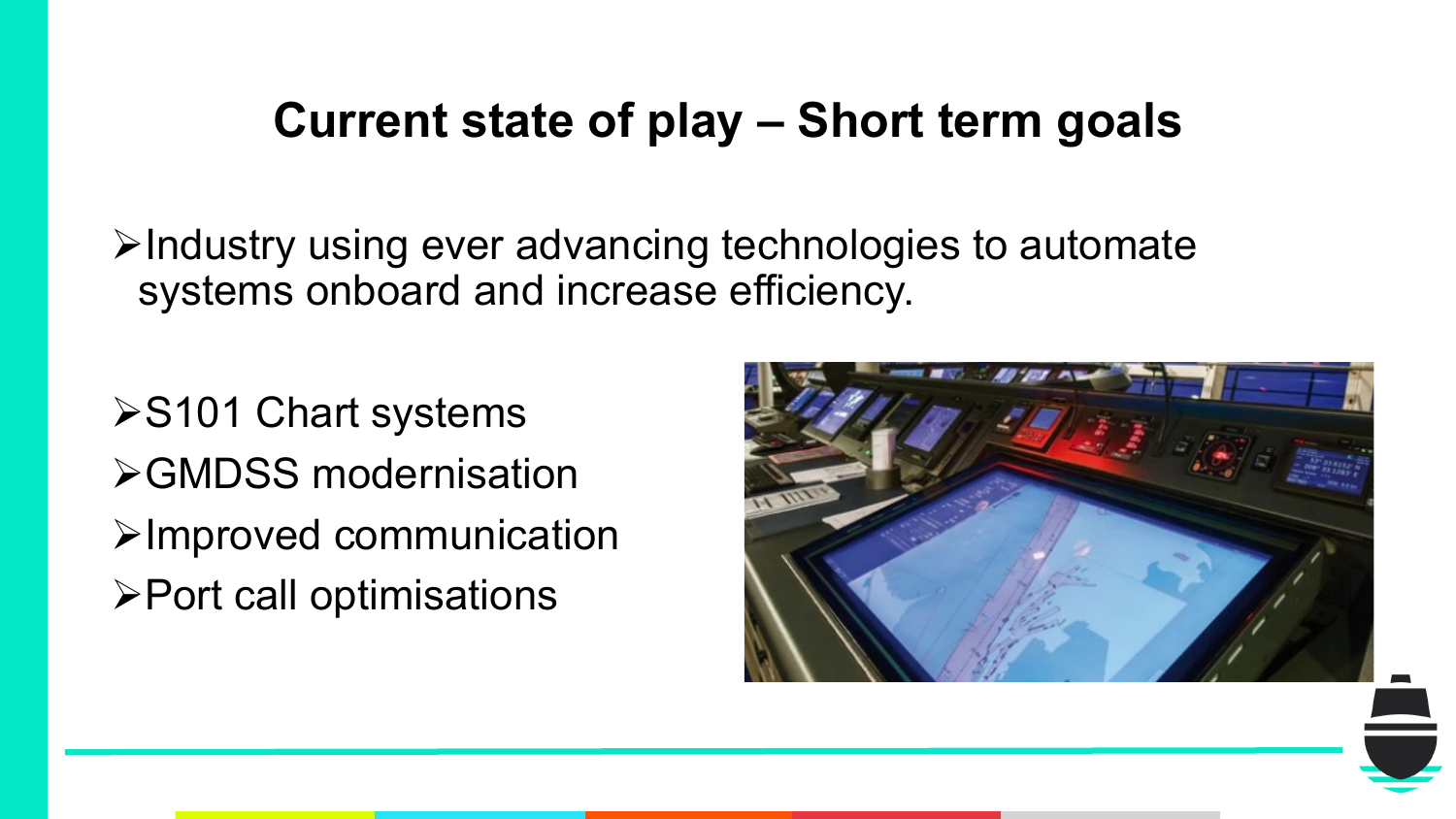### **Short Sea Shipping**

#### $\triangleright$  Short term applications

**≻Short sea ferry services** ØHarbour support vessels **≻Scientific research** ØNational feeder services



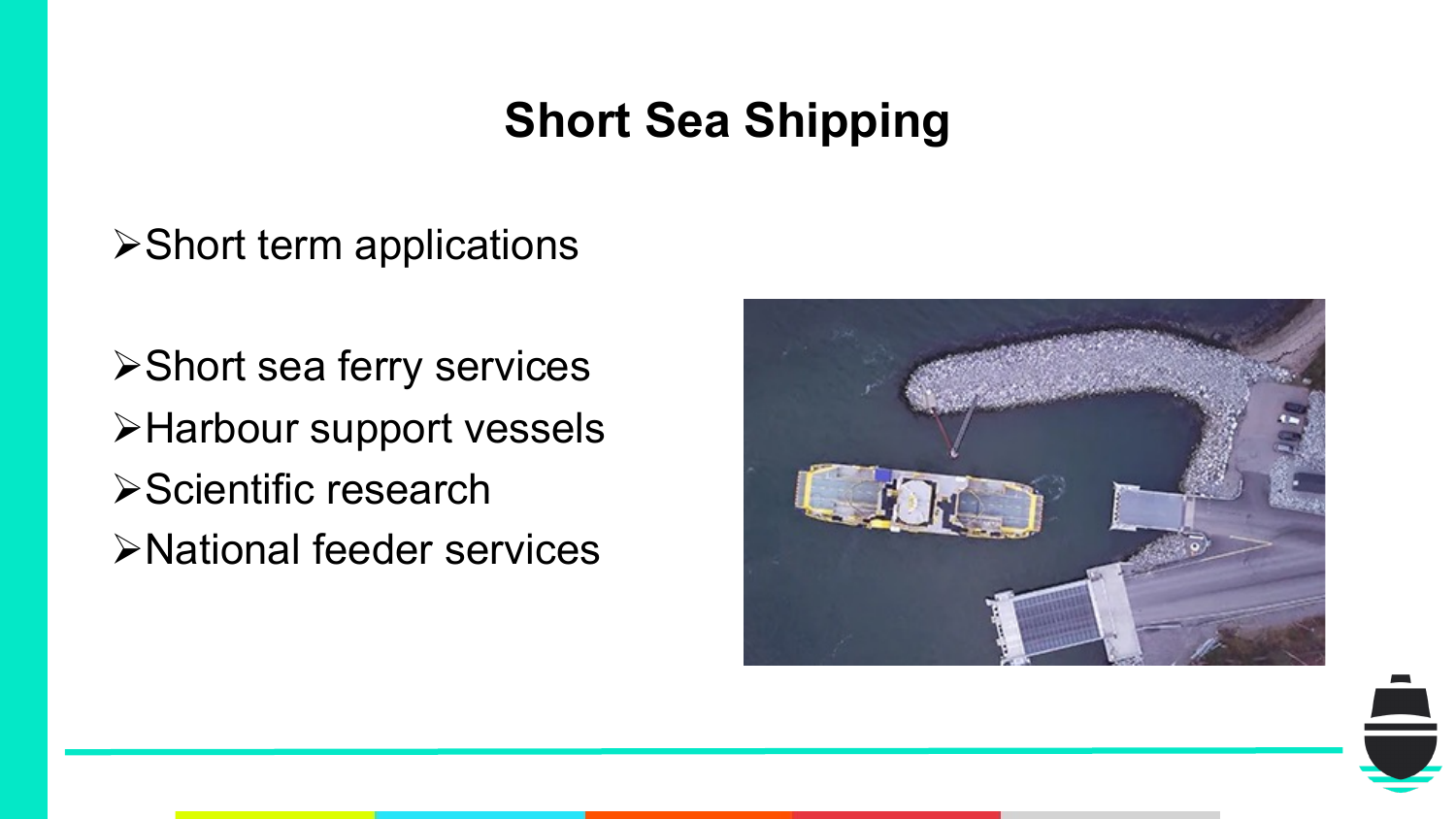#### **Medium term goals**

ØIMO has set a deadline of 1 January 2028 for a goal based, mandatory MASS code

- ØPotential for 'Unmanned mode' on the Bridge, similar to the UMS in the Engine room
- **≻Advanced Bridge systems can be set up** with Radar/Visual guard zones to alert crew when targets are spotted.

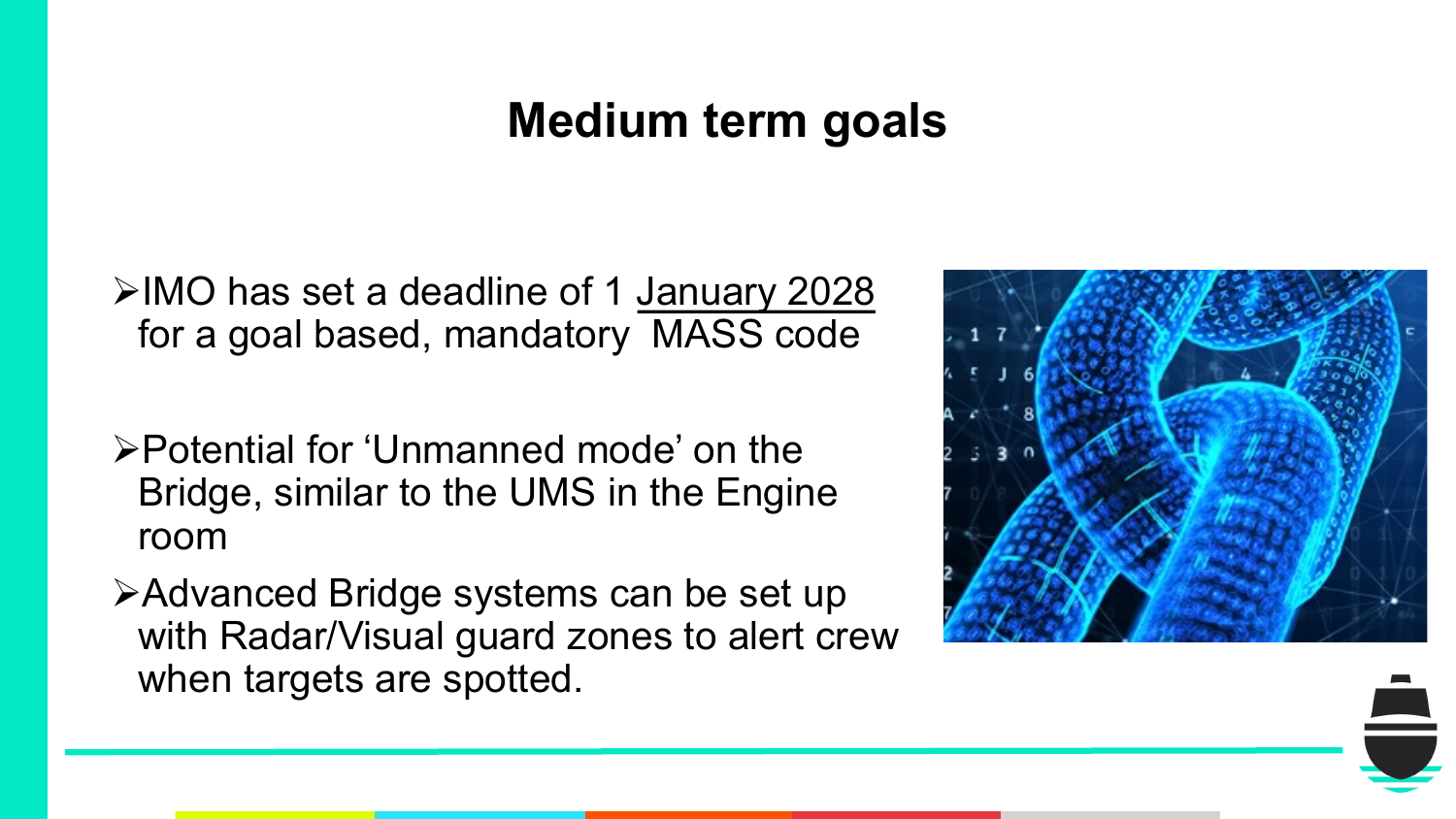### **Long Term Goals**

#### ØBeyond 2028

- **≻Reduction of onboard crew** compliment
- ØNewly designed ships with full capability
- ØFully autonomous international shipping



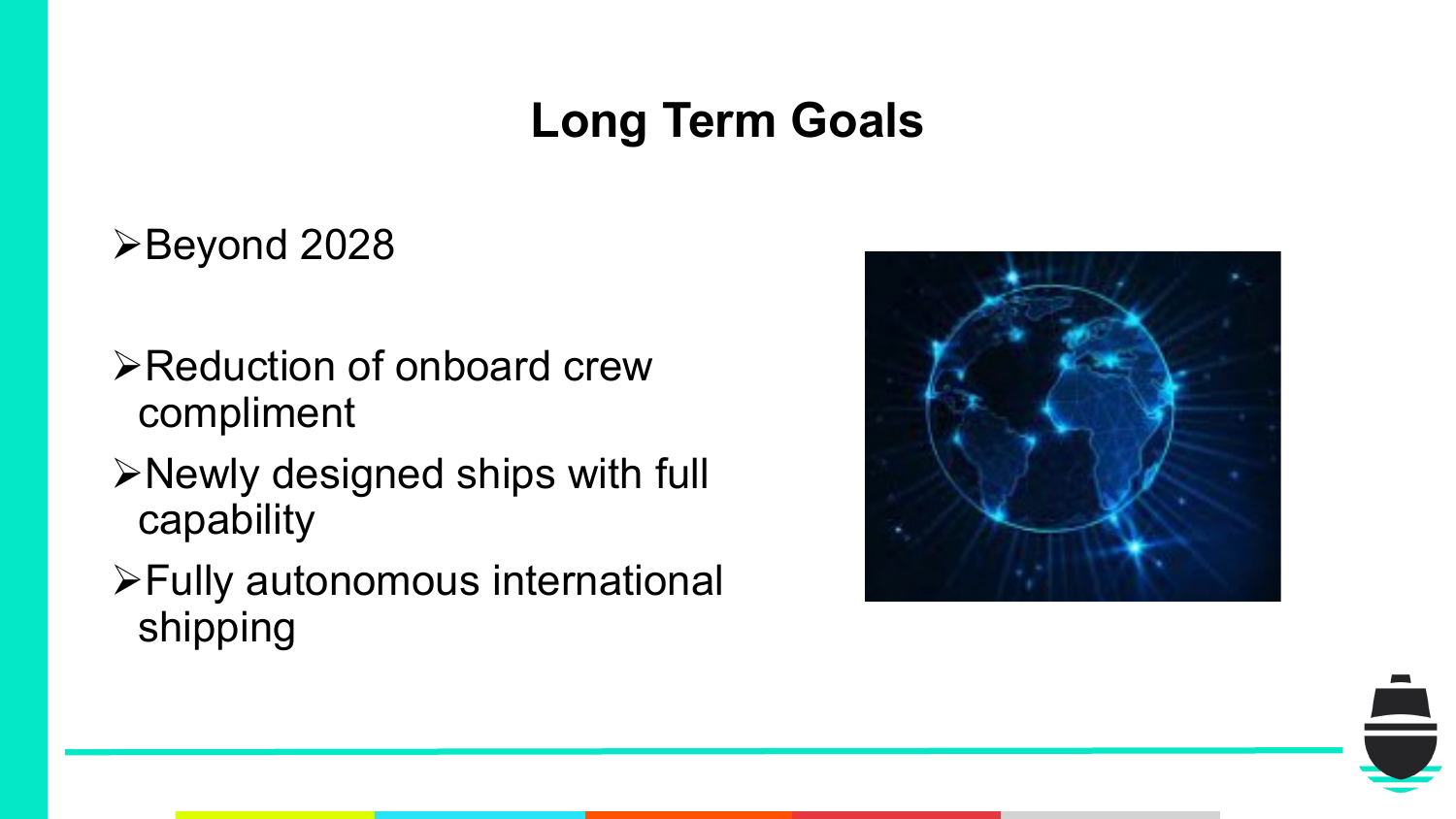## **Opportunities**

- $\triangleright$  Safety reduced risk
- ØEnvironmental protection
- $\triangleright$  Increased cargo carrying capacity
- $\triangleright$ Integrated supply chain integration
- **≻Seafarer skill transition**



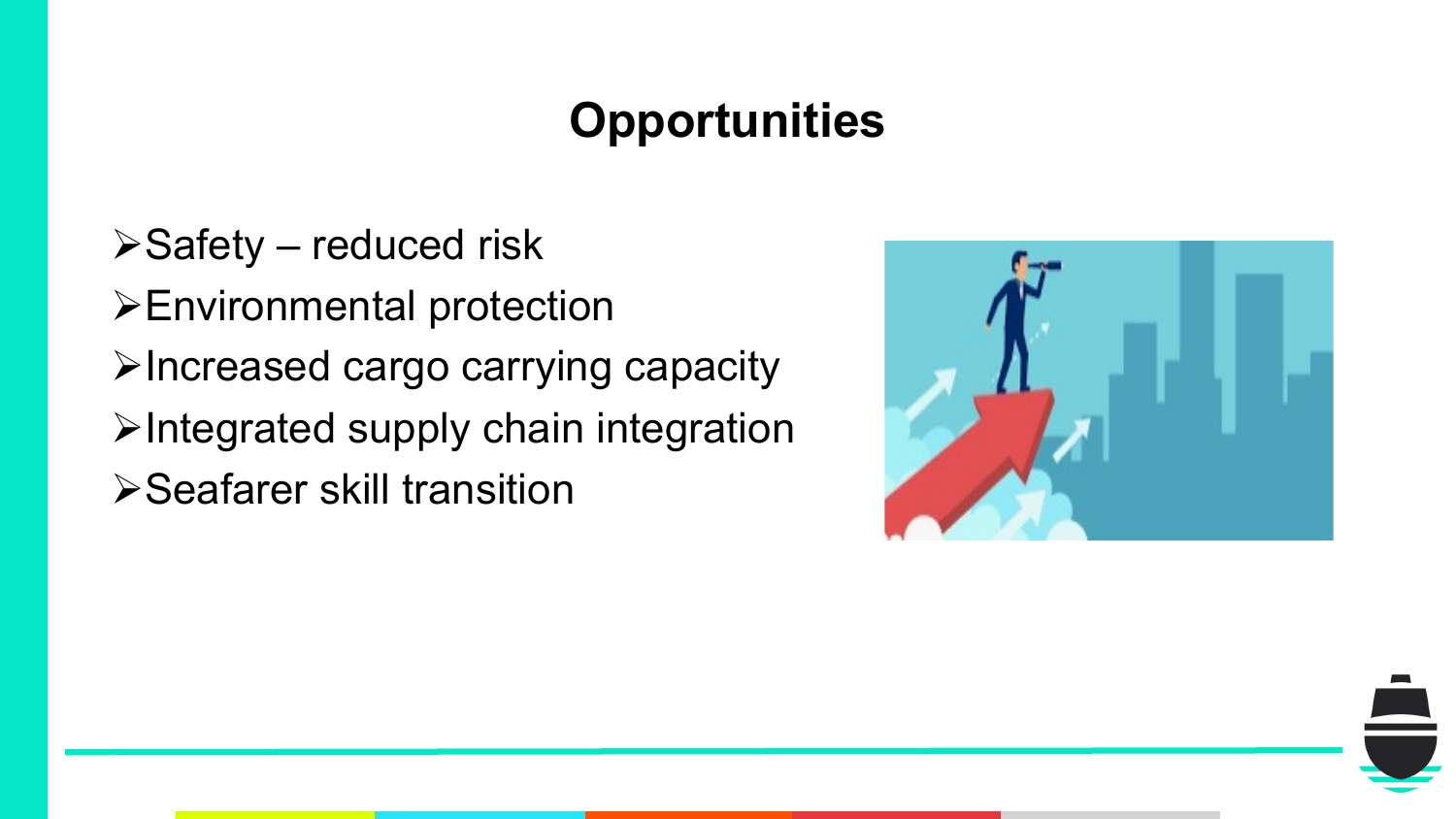### **Barriers**

- $\blacktriangleright$  Legal implications
- $\triangleright$  Technology connectivity
- $\triangleright$  Technology life saving and fire fighting appliances
- **≻Start-up costs**
- $\triangleright$ Regulation
- $\triangleright$ Security